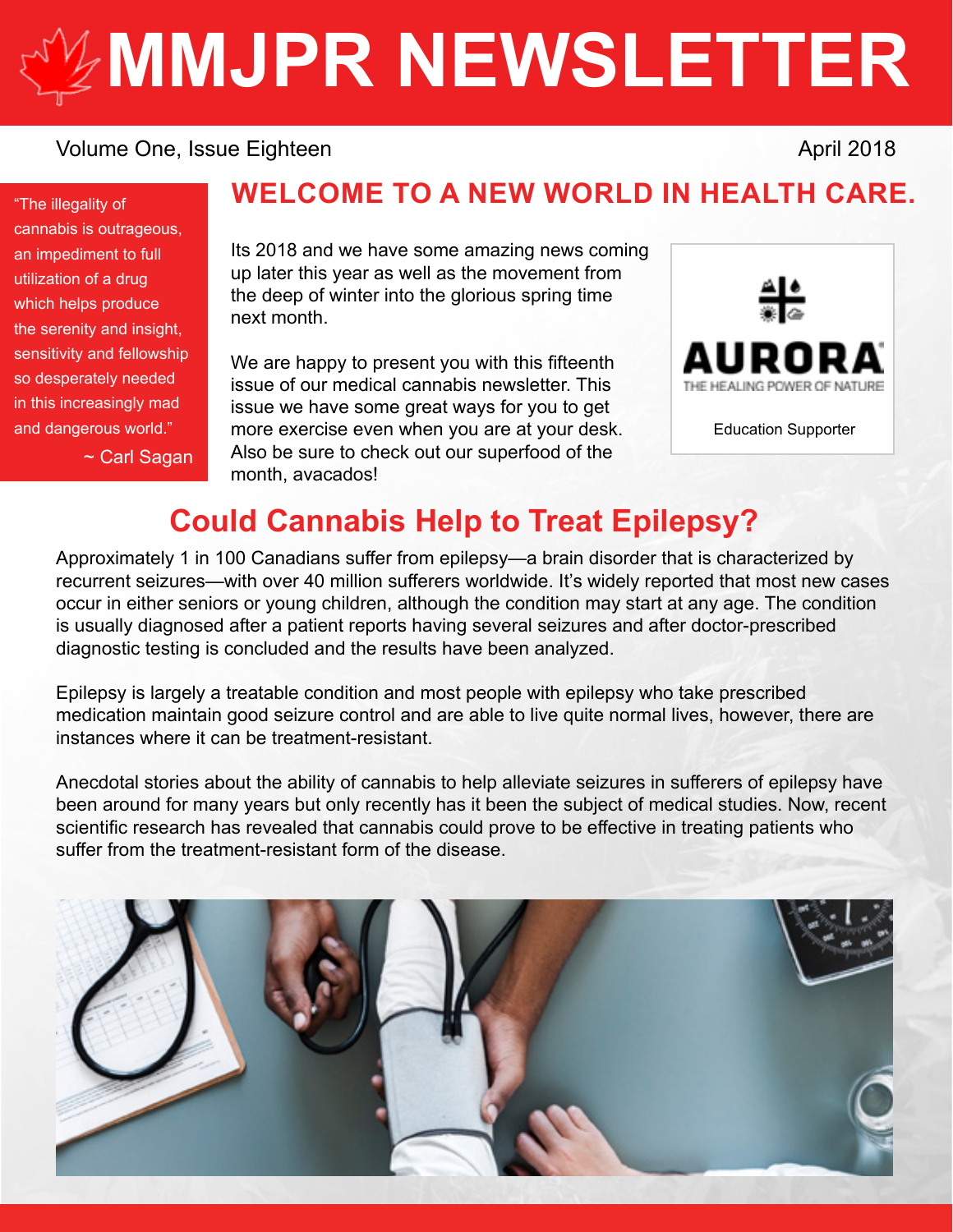A neurologist at New York University's Langone Medical Center, Orrin Devinsky, and a team composed of researchers from various institutions, published the results of their study in The Lancet Neurology. To date, it is the largest research study ever done on patients receiving a cannabis-based drug for treatment-resistant epilepsy.

The researchers studied 162 patients over a period of 12 weeks, treating them with an extract of 99 percent cannabidiol (CBD), the non-psychoactive chemical in cannabis. The CBD was administered as an add-on to the patients' existing medications and all patient participants were aware that they were receiving the treatment (it was not a double blind placebo controlled study). The study found that the additional treatment helped to reduce seizures for more than 36 percent of participants, while a very small two percent of patients reported that they were seizure free.

It should be noted that while more than 75 percent of the participants did report some adverse effects—these included sleepiness, diarrhea and fatigue—only three percent dropped out of the study due to more severe adverse effects.

Although the Devinsky study is the most vigorous investigation to date of CBD's effect on epilepsy, questions do remain. Because the trial was open-label, with no control group, researchers are concerned about the placebo effect. Previous studies have shown that with marijuana-based products, the placebo effect might be fairly strong.

Another concern is that of potential drug interactions. CBD is a potent liver enzyme inhibitor so it may intensify the effects of other drugs in a patient. In other words, the concern is that when it is administered along with other treatments, the resulting effects on subjects could be due to increased exposure to the other compounds rather than the CBD itself.

Despite these findings, the study's authors agree that theirs is an important step in establishing CBD as a safe and effective epilepsy treatment. "This is a first step, and it's great," Detyniecki opined. He went on to conclude that although there were reported adverse events, "there were no surprising side effects—we can conclude that CBD appears to be safe in the short term."

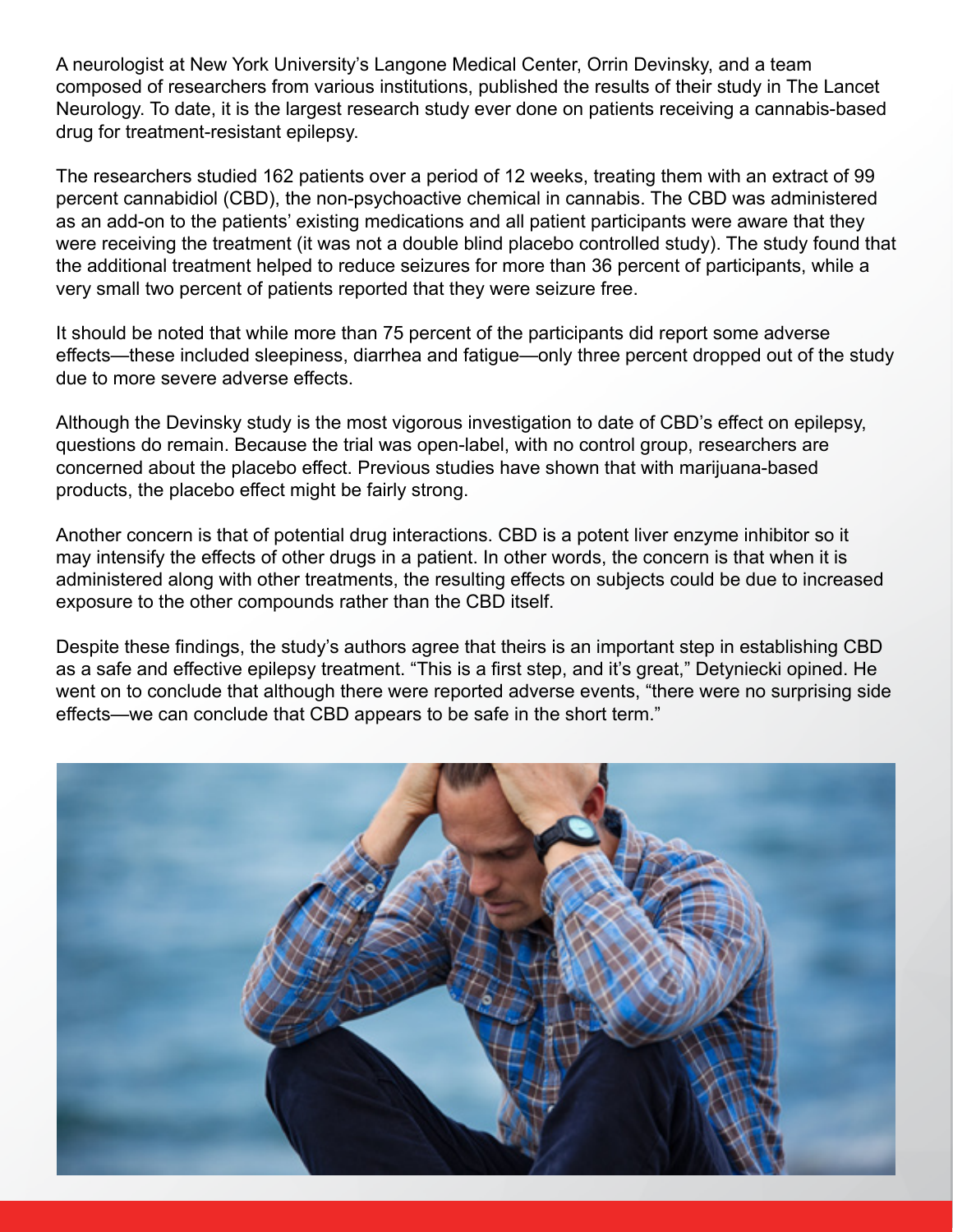## **NEW MEDICAL MARIJUANA CENTRE OPENING IN HAMILTON, ONTARIO**

Medicinal cannabis has been legal in Canada for more than 16 years, yet there is a lack of research to prove its effectiveness. In response to that fact, McMaster University and St. Joseph's Healthcare, in Hamilton, Ontario, have joined scientific forces to study the effectiveness of medicinal cannabis at the newly opened Michael G. DeGroote Centre for Medicinal Cannabis Research (CMCR).

The CMCR project was initiated with three co-directors: James MacKillop and Jason Busse, along with medical advisor, Dr. Ramesh Zacharias. MacKillop, who is also a professor of psychiatry and neurosciences at McMaster's Michael G. DeGroote School of Medicine, and director of the Peter Boris Centre for Addictions Research at St. Joseph's Healthcare Hamilton, is quoted in the press release announcing the launch, saying "Medicinal cannabis use is skyrocketing in Canada and the number of possible conditions keeps rising, but the state of the evidence is often quite poor." He goes on to acknowledge, "There is an urgent need for rigorous, objective, multidisciplinary research on medicinal cannabis. That need was the impetus for creating this centre."

Co-directors along with MacKillop, include Jason Busse, an associate professor of anesthesia for McMaster's medical school and a researcher for the Michael G. DeGroote National Pain Centre, as well as Ramesh Zacharias who is a pain specialist, and medical director of the Michael G. DeGroote Pain Clinic at Hamilton Health Sciences and assistant chief coroner for the province of Ontario.

Working alongside the three co-directors will be a team of more than 25 researchers, from various disciplines, who will endeavour to increase our understanding of how medicinal cannabis might help in the treatment of all kinds of medical conditions, including pain management, as well as develop a catalogue of findings concerning any adverse indications as well.

Intended to accommodate multidisciplinary research, the centre will focus on conducting scientific and medical studies, disseminating information on medicinal cannabis, and act as a clearinghouse and network for professionals to consult, all in an effort to increase our understanding of the healing benefits as well as any harmful effects of medicinal cannabis.

Some of the research will also include reviews of the economic and policy implications of Canada's cannabis legislation and the development of methods to ensure medicinal guidelines for chemical ingredients in medicinal cannabis products.

"Prescribing of medicinal cannabis for chronic pain has outpaced the evidence to support this practice," Busse is quoted as saying. "We will provide high-quality research to guide evidence-based decision-making by patients and clinicians."

The creation of a research facility and community dedicated to producing the scientific evidence required for informed medicinal cannabis use is critical, says Zacharias. "One of the lessons learned from the current opioid crisis is that we need good research to clearly identify the appropriate use of medicinal cannabis and to limit potential harm," said Zacharias. "We need to ensure we do not make the same mistakes made with opioid prescribing."

Kevin Smith, CEO of St. Joseph's Healthcare Hamilton, is also quoted, stating: "We must address the changing needs of our communities and our patients. It is our responsibility to lead research that will bring evidence into practice to improve the health and outcomes for patients."

 "A reality of the mental health landscape is that cannabis use and misuse are very common among psychiatric patients," said MacKillop. "That's why it is important for this research centre to be directly connected to a major mental healthcare provider."

ample**organics &** 

[Education Supporter](https://ampleorganics.com/)